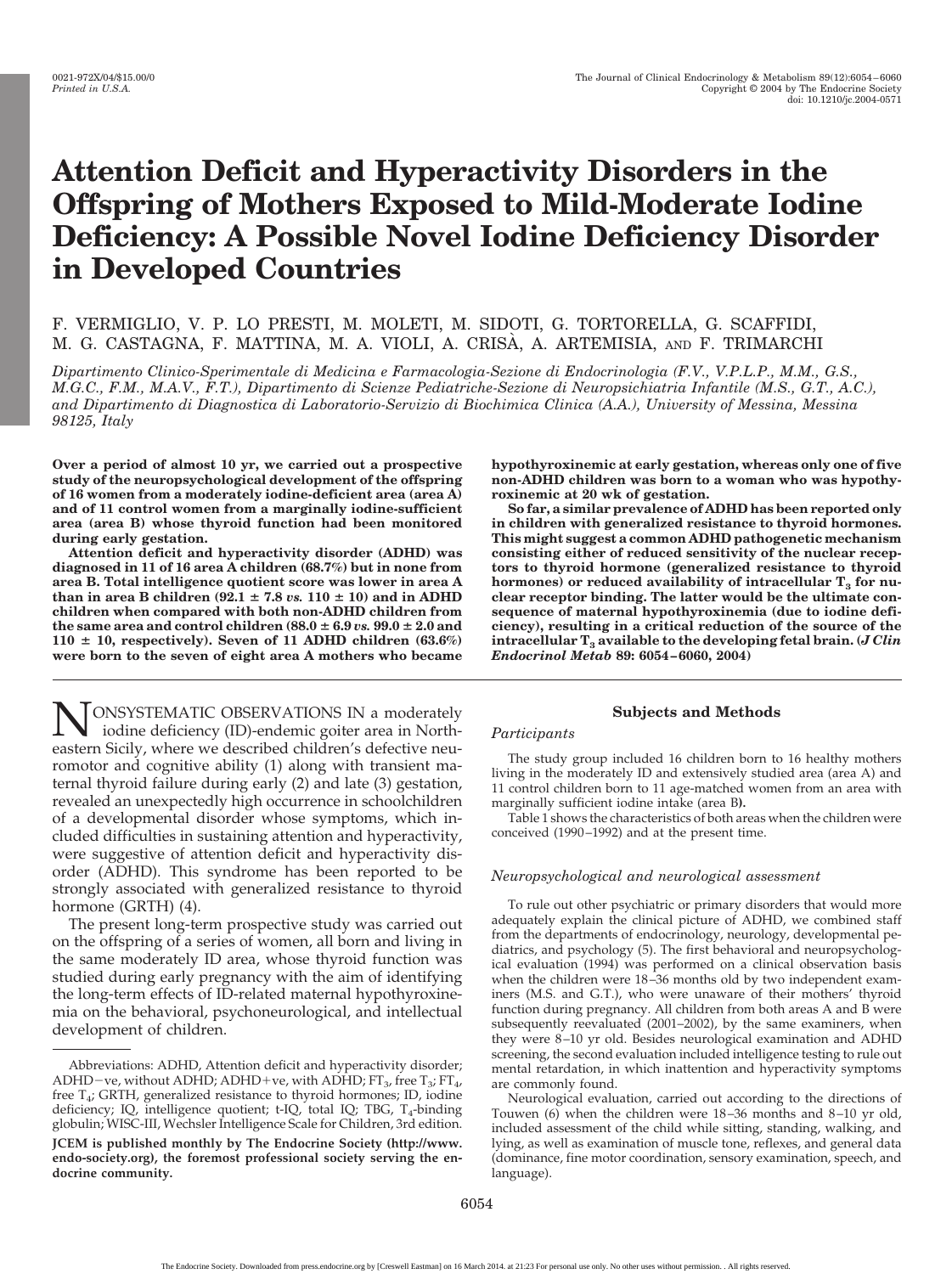| <b>TABLE 1.</b> Epidemiological characteristics of the two areas where the study was carried out |  |  |  |  |
|--------------------------------------------------------------------------------------------------|--|--|--|--|
|                                                                                                  |  |  |  |  |

|                                                                    |                         | 1990-1992              |                             | 2000                    |  |  |
|--------------------------------------------------------------------|-------------------------|------------------------|-----------------------------|-------------------------|--|--|
|                                                                    | Area A                  | Area B                 | Area A                      | Area B                  |  |  |
| Urinary iodine excretion $(\mu g/d)$<br>% goiter in schoolchildren | $48.1 \pm 38.2$<br>24.7 | $95.2 \pm 55.8$<br>7.8 | $63.0 \pm 35.4$<br>$16.3\,$ | $115.2 \pm 61.4$<br>3.5 |  |  |

Area A refers to the iodine-deficient area where the 16 pregnant women lived and bore their offspring. Area B is a sea-level small town where the 11 control mothers resided.

## *Screening for ADHD*

The reference scale for inattention and hyperactivity derives from the Diagnostic and Statistical Manual of Mental Disorders, 4th edition-Text Revision (DSM-IV-TR) (7), validated by subscales for the Italian population (8). The essential feature of ADHD is a persistent pattern of inattention and/or hyperactivity-impulsivity. Analysis of the structured psychiatric interviews makes it possible to identify different subtypes of the disorder, depending on the prevalence (and persistence for at least 6 months) of different symptoms (nine for the attention deficit variant and nine for the hyperactive variant): 1) ADHD, combined type subtype (6 of 9 or more inattention symptoms and six of nine or more hyperactivity/impulsivity symptoms); 2) ADHD, predominantly inattentive type subtype (six of nine or more inattention symptoms but fewer than six of nine hyperactivity/impulsivity symptoms); 3) ADHD, predominantly hyperactive-impulsive type subtype (six of nine or more hyperactivity-impulsivity symptoms but fewer than six of nine inattention symptoms). The minimum score for a child to be considered to be affected with ADHD was, therefore: six of nine for both ADHD predominantly inattentive type, and ADHD predominantly hyperactiveimpulsive type subtypes; and at least 12 of 18 for the ADHD combined type subtype.

The questionnaires with the items listed in the DSM-IV-TR were distributed both to parents and to teachers when the children's ages ranged between 8 and 10 yr, with directions to mark each item "often", "sometimes", "rarely", or "never". An item was considered positive when both parents and teachers marked it "often".

#### *Intelligence testing*

Intelligence was measured by the most widely used intelligence test, the Wechsler Intelligence Scale for Children, 3rd edition (WISC-III) (9), which provides a full-scale intelligence quotient (IQ) score and subscale scores (range, 40-160) for verbal skills and performances in the following areas: general information, general comprehension, arithmetic, similarities, vocabulary, digit span, picture completion, picture arrangement, block design, object assembly, coding, and mazes.

The WISC-III full-scale IQ score comprises three subscores devoted to items considered free from distractibility (arithmetic, digit span, and coding—WISC-III freedom-from-distractibility score); to verbal items (general information and comprehension, arithmetic, similarities, vocabulary, and digit span—WISC-III verbal IQ score) and to performance items (picture completion and arrangement, block design, object assembly, coding, and mazes—WISC-III performance IQ score).

According to this scale, a child is considered to be mentally retarded when his total IQ (t-IQ) score is less than 75 points (10).

## *Children's thyroid function tests*

All children were euthyroid at delivery, as proved by the results of neonatal screening for congenital hypothyroidism. Serum free  $T_3$  (FT<sub>3</sub>), free  $T_4$  (FT<sub>4</sub>), and TSH were measured in all children when they were 18 –36 months old (January-June 1994) using the same commercial kits as used to study their mothers (see below) and at 8 –10 yr (November 2001-May 2002) using commercial kits supplied by Diagnostic Products Corporation, Los Angeles, CA (Immulite 2000 Analyzer).

#### *Maternal thyroid function tests*

We measured serum  $T_3$ ,  $T_4$ ,  $FT_3$ ,  $FT_4$ , TSH, and  $T_4$ -binding globulin (TBG) values at three different points in time (between 5 and 10, 11 and 14, and18 and 20 wk of gestation). These correspond approximately to times before  $(8-13 \text{ wk})$  and subsequent to  $(20 \text{ wk})$  the onset of secretion of thyroid hormones by the fetal thyroid and will be referred to as 8, 13, and 20 wk of pregnancy, respectively. TBG saturation by  $T_4$  was calculated as the molar  $T_4/TBG$  ratio, assuming 57 kDa to be the molar mass for TBG.

Maternal circulating total  $T_4$  and  $T_3$  (RIA), TSH (immunoradiometric assay),  $FT_3$  and  $FT_4$  (Amerlex-MAB, a one-step radiolabeled analog RIA) were determined (1990 –1994) using commercial kits supplied by Kodak Clinical Diagnostic Ltd., Amersham, UK. Precision profiles showed inter- and intraassay coefficients of variation not exceeding 5%, over the entire measurement range, for both free thyroid hormones.

Serum antithyroid antibodies were measured using a two-step immunoenzymometric assay supplied by Tosoh Corporation, Tokyo, Japan (AIA-PACK TgAb and TPOAb). TBG concentration was measured using a commercial RIA kit (Behring, Marburg, Germany).

## *Definition of hypothyroxinemia*

The term hypothyroxinemic is used here and elsewhere to indicate pregnant women with normal TSH concentrations  $(0.4-4.0 \,\mu\text{U/ml})$  but low serum  $FT_4$  values as compared with the range values calculated (mean  $\pm$  2 sp) at the same stage of pregnancy (8, 13, and 20 wk) in a series of 50 healthy women with moderately adequate iodine intake (150 –200  $\mu$ g iodine/d). Accordingly, normal values at 8 wk were: 1.02–1.72 ng/dl; mean  $\pm$  sp, 1.36  $\pm$  0.17; median, 1.39 (13.1–22.2 pmol/liter; mean  $\pm$  sp,  $17.6 \pm 2.25$ ; median, 17.9). Normal values at 13 wk were: 0.98-1.49 ng/dl; mean  $\pm$  sp, 1.24  $\pm$  0.12; median, 1.25 (12.7–19.2 pmol/liter; mean  $\pm$  sp,  $16.0 \pm 1.64$ ; median, 16.2). At 20 wk, values were: 0.85-1.39 ng/dl; mean  $\pm$  sp, 1.12  $\pm$  0.13; median, 1.11 (11.0–17.9 pmol/liter; mean  $\pm$  sp,  $14.5 \pm 1.7$ ; median, 14.3).

#### *Statistical analysis*

Unless otherwise indicated, data are expressed as mean  $\pm$  sp. Statistical analysis was performed by two-way ANOVA, linear regression, Student's *t* test for unpaired data, and the  $\chi^2$  test.

Informed written consent was obtained from all the mothers recruited and from both the children's parents.

#### **Results**

## *Endocrine and neuromotor evaluation in children*

All the children from both areas were euthyroid at neonatal screening and afterward (18–36 months and 8–10 yr) (data not shown). At clinical neuromotor evaluation, no child showed any neurological signs typically belonging to the spectrum of ID disorders (11).

## *ADHD testing*

In nine of 16 children from area A, clinical observation in 1994 had revealed the presence of psychoneurological features suggestive of ADHD. This diagnosis was confirmed in 2001–2002 (DSM-IV-TR) in all of them and in a further two area A children in whom ADHD had not been suspected in 1994. None of the 11 area B children were affected with ADHD, because the tentative diagnosis made in 1994 for one of them was not confirmed in 2001–2002.

Therefore, ADHD affected 11 of 16 (68.7%) children from area A (5 of 11 ADHD, combined type subtype; five of 11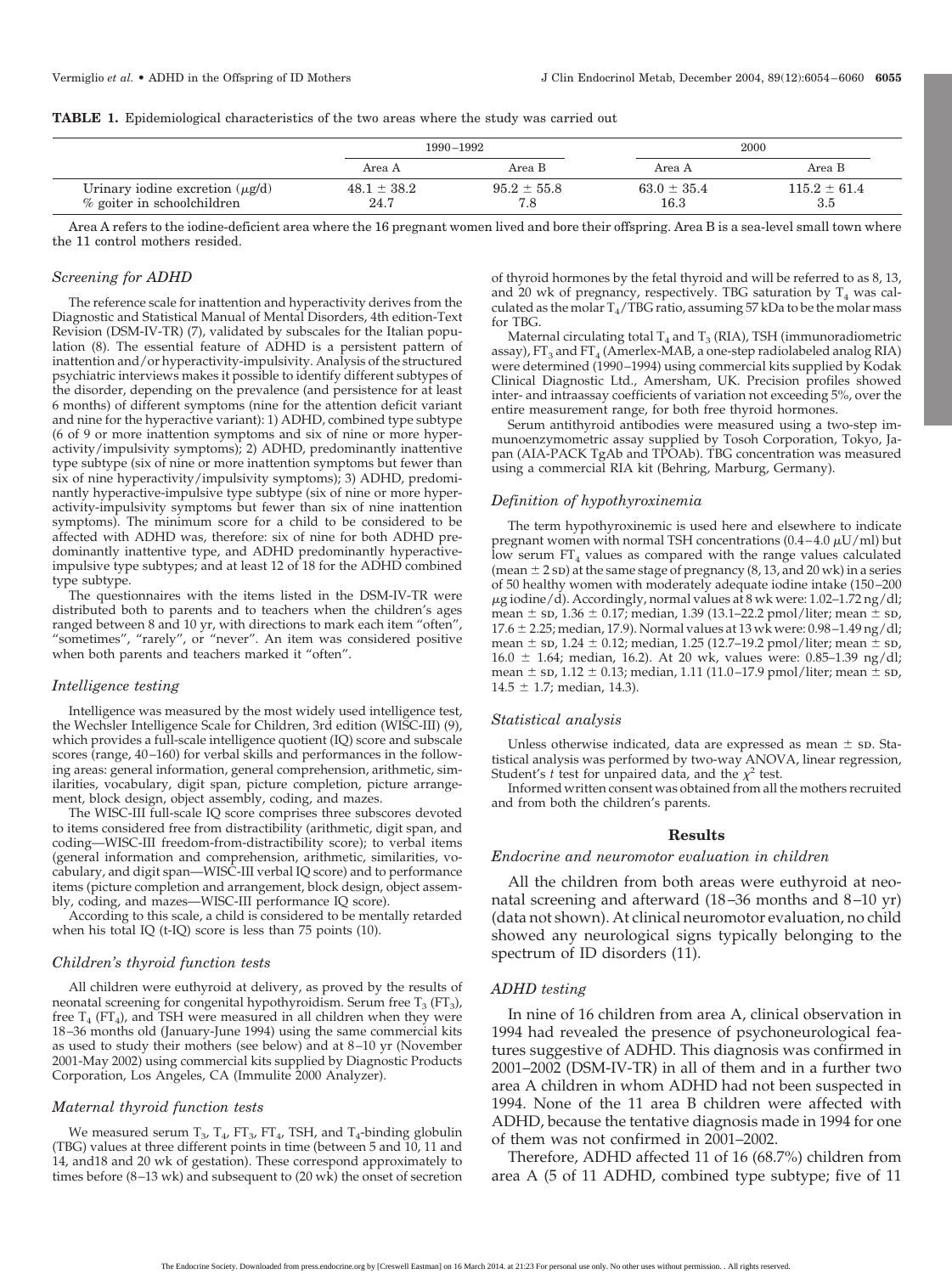ADHD, predominantly hyperactive-impulsive type subtype; and one of 11 ADHD, predominantly inattentive type subtype).

To improve the readability of the further results, the area A children and (their respective) mothers will henceforth be referred to as ADHD+ve and ADHD-ve area A subgroups, according to the presence or absence of ADHD, respectively.

## *Intelligence testing*

Full-scale IQ score and subscale scores for each item are summarized in Table 2.

The WISC-III was completed for all children except one from area A, in whom extreme inattention and hyperactivity made WISC-III administration impossible to complete.

Mean t-IQ score was lower in area A than in area B children by approximately 18 points (92.1  $\pm$  7.8 *vs.* 110  $\pm$  10, *P* < 0.00005).

When we compared the intelligence test results of the ADHD+ve, ADHD-ve, and control children (Table 2), we observed that t-IQ score was lower in ADHD-ve than in  $ADHD$  – ve children by 11 points; and in both subgroups, it was lower than in the control group by 22 and 11 points, respectively. The attention WISC-III freedom-from-distractibility subscore was lower only in ADHD-ve children than in the controls, whereas the WISC-III verbal IQ subscore was lower in ADHD+ve than in either ADHD-ve or control children (14.4 and 21.4 points, respectively). The WISC-III

performance IQ subscore was lower in both ADHD-ve children and  $ADHD$  ve children than in controls by 19.3 and 12.5 points, respectively.

Of the ADHD+ve children, three of 10 had a t-IQ score  $\geq$ 90, six of 10 ranged between 90 and 75, and only one of 10 had a score less than 75. Both the ADHD-ve and the control children had a t-IQ score more than 90.

## *Maternal thyroid function and psychoneurological impairment*

For the purposes of our study, we compared the changes in maternal thyroid function of both  $ADHD +ve$  (n = 11) and ADHD-ve ( $n = 5$ ) area A subgroups with those of the control area mothers ( $n = 11$ ) over the first half of gestation.

Average values of maternal  $T_3$ ,  $T_4$ ,  $FT_3$ ,  $FT_4$ , TSH, and TBG saturation by  $T_4$  at 8, 13, and 20 wk of gestation, in both area A ADHD+ve and ADHD-ve subgroups and in area B control mothers, are illustrated in Fig. 1.

Neither difference nor significant changes were observed at any time in serum total  $\overline{T}_3$  levels among the three groups. Serum FT $_{3}$  levels progressively dropped in both ADHD+ve and ADHD-ve subgroups by almost 20% at midgestation  $(F = 9.5, P < 0.005;$  and  $F = 8.4, P < 0.05$ , respectively), related to pregnancy progression ( $r = 0.55$ ,  $P < 0.001$ ; and  $r = 0.59$ ,  $P < 0.05$ , respectively). Serum total  $T<sub>4</sub>$  values increased about 10% at the 13th wk in all three groups and remained at a plateau until midgestation. TBG saturation by  $T_4$  was lower

**TABLE 2.** Neuropsychological test scores in ADHD+ve and ADHD-ve children from iodine-deficient area (area A) as compared with iodine-sufficient matched children (area B)

| Neuropsychological test                          | Area A ADHD+ve<br>children (n = $10)^a$ | Area A ADHD-ve<br>children ( $n = 5$ ) | Area B control<br>children ( $n = 11$ ) | $P$ value               |
|--------------------------------------------------|-----------------------------------------|----------------------------------------|-----------------------------------------|-------------------------|
| Intelligence WISC-III full-scale IQ score (t-IQ) | $88.0 \pm 6.9$                          | $99.0 \pm 2.0$                         | $110 \pm 10$                            | $<$ 0.0001 <sup>b</sup> |
|                                                  |                                         |                                        |                                         | ${<}0.05^{c}$           |
|                                                  |                                         |                                        |                                         | $<$ 0.005 $^d$          |
| WISC-III freedom-from-distractibility score      | $8.8 \pm 2.5$                           | $8.9 \pm 2.5$                          | $10.3 \pm 3.1$                          | ${<}0.05^b$             |
| WISC-III verbal IQ score                         | $88.6 \pm 11.4$                         | $103 \pm 2.6$                          | $110 \pm 12.3$                          | ${<}0.001^b$            |
|                                                  |                                         |                                        |                                         | $<$ 0.05 $^d$           |
| WISC-III verbal section                          |                                         |                                        |                                         |                         |
| General information                              | $9.0 \pm 2.6$                           | $9.3 \pm 3.0$                          | $9.6 \pm 2.5$                           | NS                      |
| General comprehension                            | $7.6 \pm 2.4$                           | $10.3 \pm 2.9$                         | $10.9 \pm 3.4$                          | ${<}0.05^b$             |
| Arithmetic                                       | $8.0 \pm 1.5$                           | $10.6 \pm 3.2$                         | $10.7 \pm 2.1$                          | ${<}0.005^b$            |
|                                                  |                                         |                                        |                                         | ${<}0.05^d$             |
| Similarities                                     | $7.1 \pm 4.9$                           | $11.3 \pm 2.5$                         | $12.7 \pm 2.9$                          | ${<}0.005^b$            |
| Vocabulary                                       | $9.1 \pm 2.8$                           | $11.0 \pm 2.0$                         | $14.2 \pm 2.5$                          | ${<}0.005^b$            |
|                                                  |                                         |                                        |                                         | ${<}0.05^d$             |
| Digit span                                       | $9.7 \pm 2.3$                           | $8.0 \pm 2.6$                          | $9.1 \pm 2.3$                           | <b>NS</b>               |
| WISC-III performance IQ score                    | $87.8 \pm 8.2$                          | $94.6 \pm 7.1$                         | $107.1 \pm 8.9$                         | $< 0.0001^b$            |
|                                                  |                                         |                                        |                                         | ${<}0.05^{c}$           |
| WISC-III performance section                     |                                         |                                        |                                         |                         |
| Picture completion                               | $5.9 \pm 1.2$                           | $4.3 \pm 2.3$                          | $11.3 \pm 2.2$                          | $\leq 0.00001^b$        |
|                                                  |                                         |                                        |                                         | ${<}0.0005^{c}$         |
| Picture arrangement                              | $9.0 \pm 2.4$                           | $11.0 \pm 3.6$                         | $10.5 \pm 1.7$                          | <b>NS</b>               |
| Block design                                     | $9.5 \pm 3.2$                           | $8.7 \pm 1.5$                          | $11.4 \pm 1.9$                          | $\leq 0.05^c$           |
| Object assembly                                  | $9.5 \pm 5.0$                           | $14.6 \pm 3.5$                         | $11.1 \pm 2.5$                          | ${<}0.05^{c}$           |
| Coding                                           | $8.7 \pm 3.4$                           | $8.0 \pm 1.0$                          | $11.0 \pm 4.3$                          | <b>NS</b>               |
| Mazes                                            | $8.7 \pm 2.6$                           | $5.3 \pm 3.5$                          | $11.0 \pm 2.8$                          | ${<}0.05^b$             |
|                                                  |                                         |                                        |                                         | $<$ 0.01 $^{\circ}$     |

NS, Not significant.

*<sup>a</sup>* Results refer to 10/11 ADHD-ve children due to the fact that in 1/11, extreme inattention and hyperactivity made WISC administration  $\overset{\text{impossible.}}{\underset{^\mathcal{C}}{\text{ADHD+ve}}} \overset{\text{vs. controls.}}{\text{both}}$ 

<sup>*c*</sup> ADHD+ve *vs.* controls.<br><sup>*c*</sup> ADHD−ve *vs.* controls.<br><sup>*d*</sup> ADHD+ve *vs.* ADHD−ve.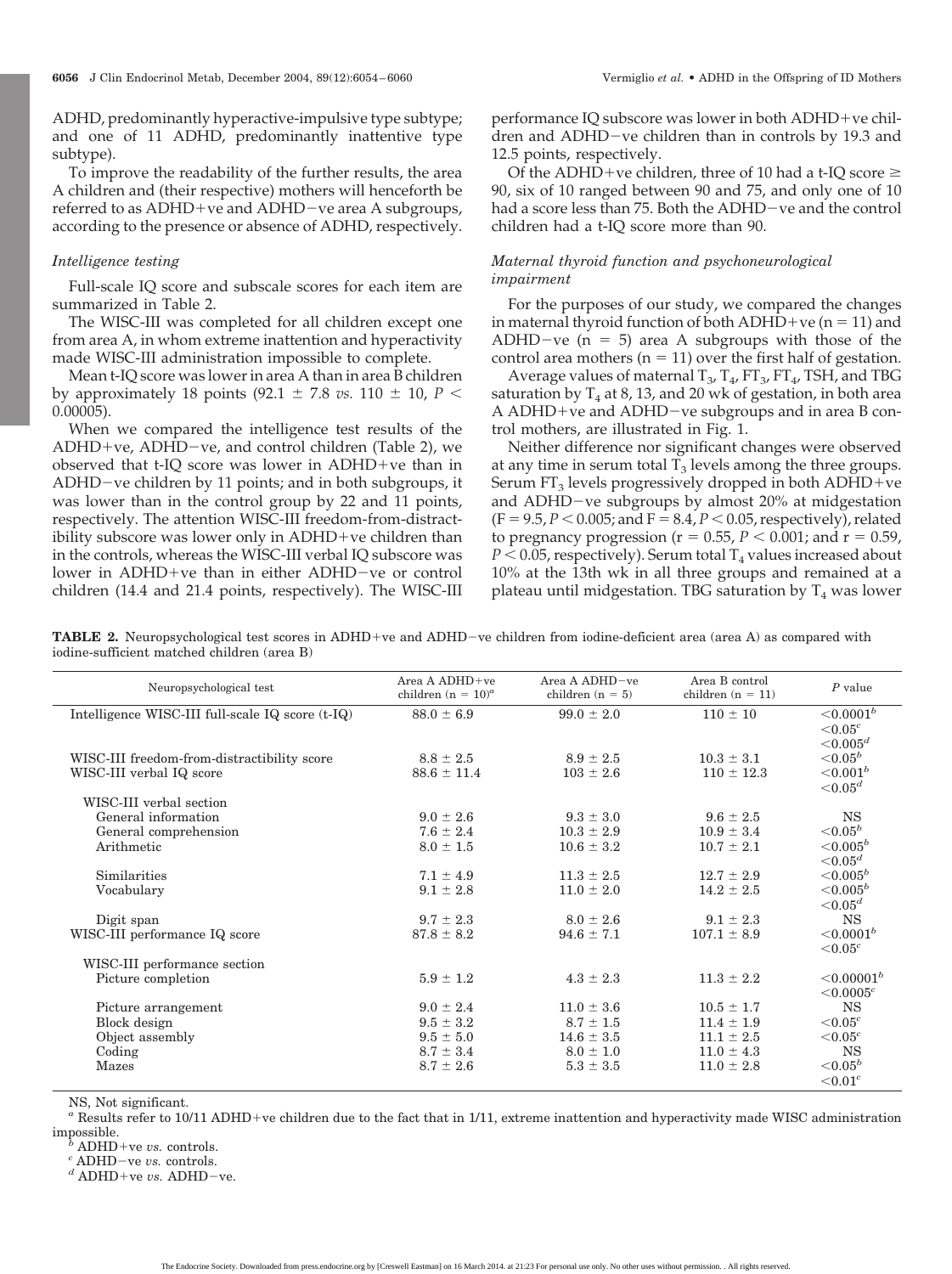

Fig. 1. Average values of maternal T3, T4, FT3, FT4, TSH, and TBG saturation by T4 at 8, 13, and 20 wk of gestation in both area A ADHD+ve and ADHD-ve subgroups and in area B control mothers.  $*$ ,  $P < 0.05$ ;  $**$ ,  $P < 0.01$ ;  $***$ ,  $P < 0.005$ .

in both ADHD+ve and ADHD-ve subgroups than in the area B mothers ( $t = 3.1$  and 2.0, respectively) from the 8th wk onwards and further declined by about 25% with pregnancy progression ( $r = 0.39$ ,  $P < 0.05$ ; and  $r = 0.63$ ,  $P < 0.05$ , respectively), ultimately remaining lower in both A subgroups than in the area B mothers ( $t = 3.27$  and 1.97, respectively) at midgestation. Serum  $FT_4$  values decreased by about 20% with gestational age in both A subgroups ( $r = 0.44$ ,  $P = 0.01$ ;  $r = 0.76$ ,  $P < 0.001$ , respectively) but by only 8% in the control area, being always lower in both ADHD-ve and  $ADHD$  – ve subgroups than in area B pregnant women at any time (t = 1.8 and 2.6, respectively, at 8 wk; t = 2.17 and 1.98 at 13 wk;  $t = 3.0$  and 3.57 at 20 wk). Serum TSH mean values increased over the first half of gestation about  $100\%$  (F = 4.9,  $P < 0.05$ ) in the ADHD+ve subgroup and about 30% (F = 10.5,  $P < 0.01$ ) in the ADHD-ve subgroup, remaining un-

modified in the control mothers. At 20 wk, TSH levels were higher in the ADHD-ve subgroup than in the control area  $(t = 2.4)$ .

Figure 2 shows individual maternal  $FT_4$  and TSH data for both area A and area B subgroups. Of the 16 area A women, eight had serum  $FT_4$  values that were lower than normal for the gestational week. In fact, hypothyroxinemia occurred at 8 wk in one ADHD-ve mother, at 13 wk in two other ADHD+ve mothers, and at 20 wk in one ADHD-ve and in four more ADHD-ve mother**s.** In two of these eight women, hypothyroxinemia was accompanied by a slight increase in TSH concentration, one from the second sampling on and the other at 20 wk. In the mothers from area B, both  $FT_4$  and TSH values were consistently found to fall within the normal range in all but one woman, who was found (at the 13th wk of gestation) to be transiently hypothyroxinemic.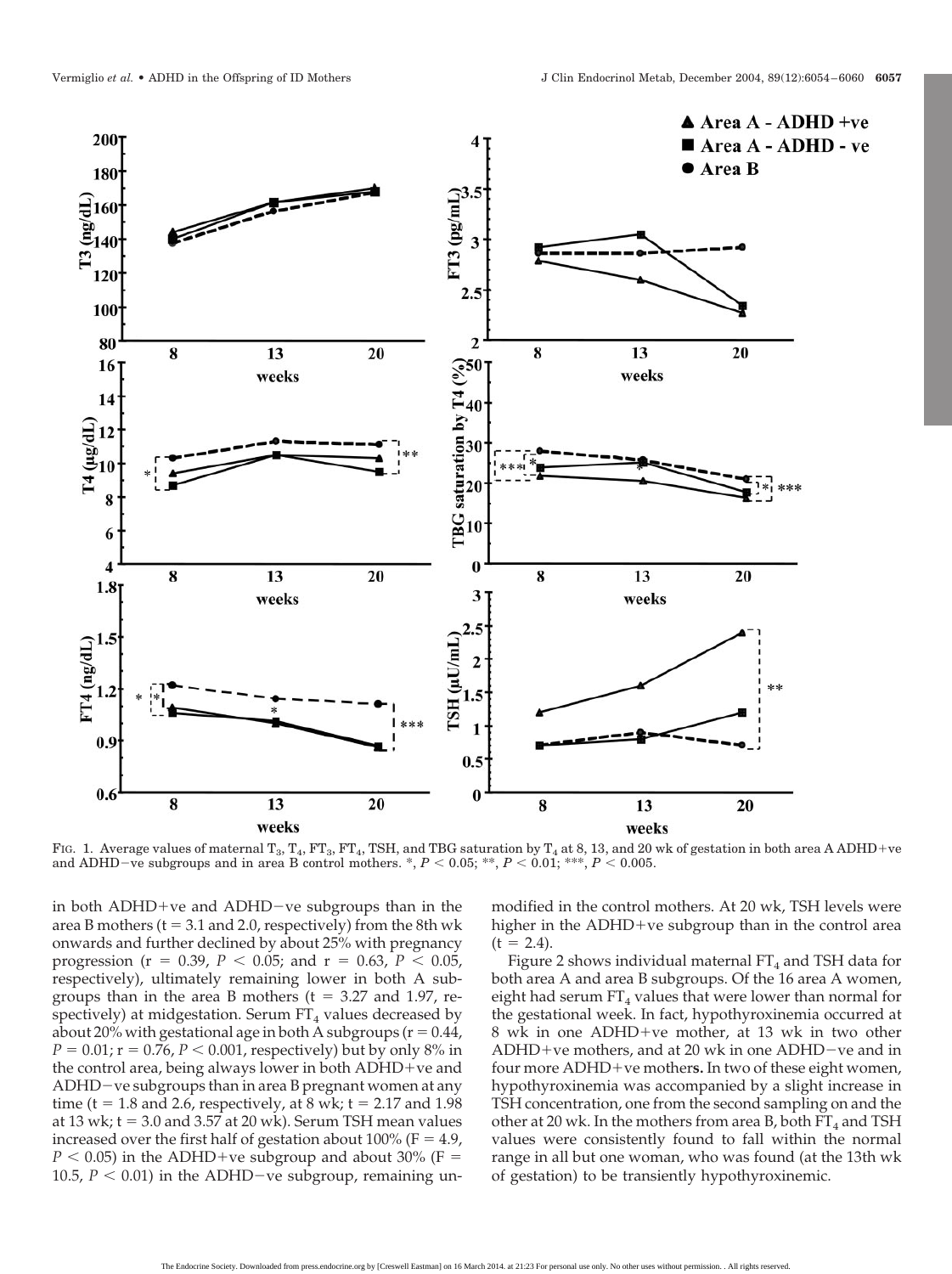

FIG. 2. Serum FT<sub>4</sub> and TSH levels in the 16 area A studied mothers (n = 11 ADHD+ve and n = 5 ADHD–ve subgroups) (*left*) and in the 11 area B pregnant women (*right*) measured at 8, 13, and 20 wk of gestation. The *vertical dotted lines* indicate the highest normal TSH value (4.0  $\mu$ U/ml). The *horizontal dotted lines* indicate the lowest normal FT<sub>4</sub> values for the gestational week [1.02 ng/dl (13.1 pmol/liter) at 8 wk, 0.98 ng/dl (12.7 pmol/liter) at 13 wk, and 0.85 ng/dl (11.0 pmol/liter) at 20 wk].

Therefore, thyroid failure occurred in early pregnancy in eight of the 16 (50%) women from the ID area and only transiently in one of 11 (9.1%) from the control area.

Seven of eight (87.5%) women who experienced hypothyroxinemia during early gestation generated seven of the 11 ADHD-ve children, whereas the remaining four of 11 were born to mothers who remained euthyroid throughout the first half of their pregnancies. Conversely, of the five ADHD-ve children, four (80%) were born to mothers who had remained euthyroid throughout the study period, whereas only one was born to a hypothyroxinemic mother.

Finally, of the 11 of 16 area A children with neuropsychological disorders, seven of 11 (63.6%) were born to the eight iodine-deficient women who had become hypothyroxinemic during early gestation. As a consequence, the overall prevalence of ADHD among the area A children studied was significantly higher  $(\chi^2, 2.34; P = 0.001)$  in children born to mothers whose  $FT_4$  concentration was below the reference range at midgestation.

Similarly, the children's t-IQ score was directly ( $r = 0.56$ ,  $P$  < 0.005) related to maternal FT<sub>4</sub> and inversely (r = 0.63, *P* <

0.001) related to maternal TSH values at midgestation, when both area A and B were considered as a whole (Fig. 3).

## **Discussion**

ADHD is a developmental disorder involving difficulties with sustained attention, distractibility, poor impulse control, and hyperactivity or inability to regulate activity level to situational demands. The disorder is believed to arise early in childhood (3–7 yr) and is considered organic in pathology (12). The current view is that dysfunctions of both the frontal and prefrontal lobes and of cortical and subcortical striatal areas, involved in impulsivity and motor activity control (13) and in inhibition of irrelevant responses and executive functions (14), respectively, are responsible for the disorder

A high prevalence (70%) of ADHD has been reported in children with GRTH (4), a disease caused by mutations in the thyroid receptor- $\beta$  gene and characterized by reduced responsiveness of peripheral and pituitary tissues to the actions of the thyroid hormone.

The present study was based on long-term observation of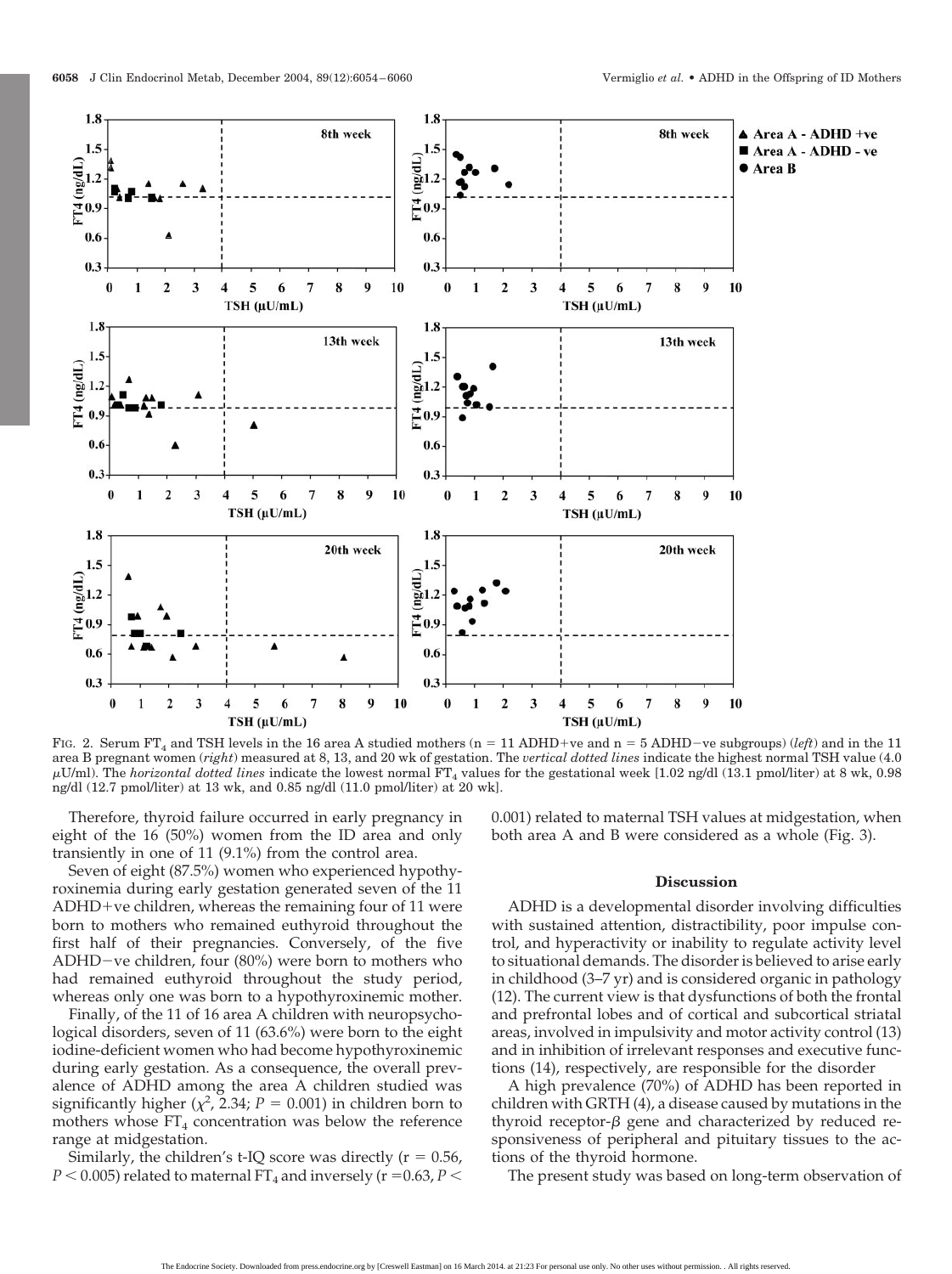Area  $A - ADHD +ve$ Area A - ADHD - ve



FIG. 3. Linear regression between t-IQ score of both groups A and B children and FT4 (*upper*) and TSH (*lower*) levels of their mothers at midgestation. TSH values are presented as: ln TSH (natural logarithm).

the neuropsychological and intelligence performances of children born to mothers from a mild-moderate ID area, some of whom developed hypothyroxinemia during early pregnancy. At the time of initial neurological observation, we reported clinical findings that were consistent with a diagnosis of ADHD, but we were not able to confirm this suspicion because the children studied were thought to be still too young (18 –36 months). It was for this reason that we prolonged our observation until the children were 8 –10 yr old, when conclusive diagnosis of ADHD was made in 11 of 16 (68.7%) children born to mothers from this mild-moderate ID area in whom the disorder was associated with some degree of intelligence failure. In fact, ADHD-ve children's mean IQ scores (although  $\geq$  75 points in all but one) were 12 and 23 points lower than those of the ADHD-ve and control children, respectively.

When neurological results were related to early-pregnancy maternal thyroid function, it was seen that all 11 ADHD-ve children were born to ID area mothers whose thyroid function proved more heavily compromised than that of the five  $ADHD$  ve mothers and that seven of eight (87.5%) ID area mothers who experienced thyroid failure generated ADHD-ve children. It is worth noting, however, that individual TSH levels fell consistently within the normal range in all but two of these women, whose TSH concentration slightly increased toward the end of the study period. Therefore, most of the ADHD-ve children (seven of 11) were born to mothers who had become hypothyroxinemic during early gestation, whereas four of five  $(80\%)$  ADHD-ve children were born to mothers who remained consistently euthyroid during the first half of gestation.

The ADHD prevalence of almost 70% in our ID area (rising to 87.5% in hypothyroxinemic mothers), so surprisingly similar to that reported in children with GRTH, seems to point to a strong association of this neuropsychological disorder with both the GRTH syndrome and the ID-induced early gestation maternal hypothyroxinemia. ADHD syndrome associated with GRTH could be the result of the developing brain being deprived of the biological effect of the thyroid hormone, whereas ADHD in children from our ID area could be due to an inadequate supply of maternal thyroid hormone to the fetal brain, development of which therefore suffered from varying (and subtle) degrees of maternal thyroid failure during the first phases of organogenesis.

The role of  $T_4$  transfer in human beings in early pregnancy is key to ensuring the normal neurological development of the fetus, which is particularly important before the onset of thyroid hormone secretion by the fetal thyroid (15) (20th wk). The existence of  $T_4$  transfer from mother to fetus has been demonstrated by several conclusive studies in both rats (16 – 21) and human beings (22). First-trimester fetal tissues are exposed to concentrations of  $FT_4$ , which have recently been demonstrated in human fetuses to ultimately depend on the circulating maternal levels of  $T_4$  or FT<sub>4</sub> (23).

The relationship between maternal thyroid hormone deficiency and neurological damage in offspring has already been established by several epidemiological studies in areas with severe ID (24) or normal dietary iodine intake (25, 26) and in animal models (27–28). Maternal hypothyroxinemia, also observed in areas with adequate iodine intake, has been regarded, so far, as a normal condition, even though reduced intellectual performances have been reported in children